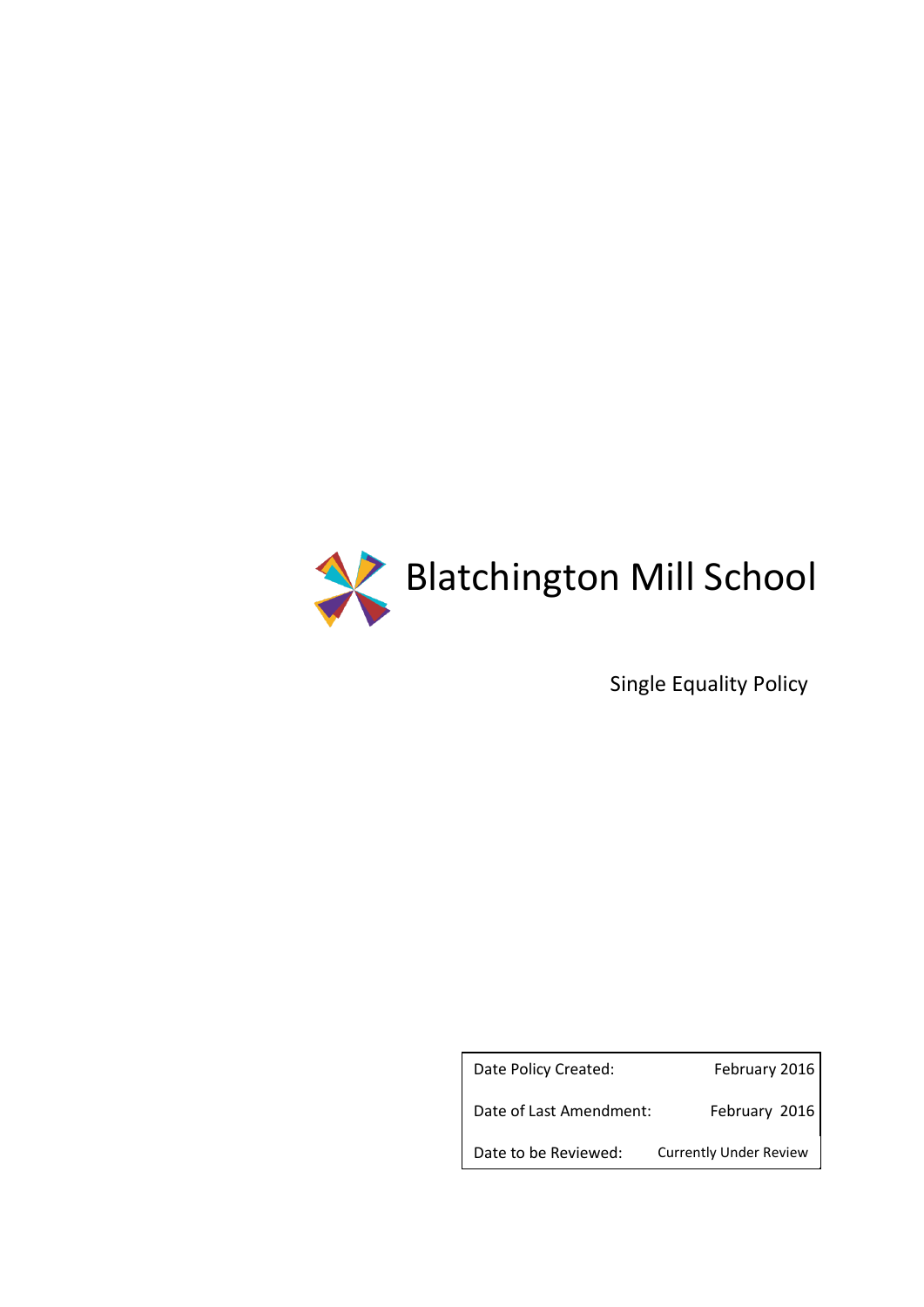

## Contents

| 1. |                     | <b>Policy Framework</b>                                          |                |  |  |  |
|----|---------------------|------------------------------------------------------------------|----------------|--|--|--|
|    |                     |                                                                  |                |  |  |  |
| 2. | <b>Introduction</b> |                                                                  | 3              |  |  |  |
|    | 2.1                 |                                                                  | $\overline{3}$ |  |  |  |
|    | 2.2                 |                                                                  | $\overline{3}$ |  |  |  |
|    | 2.3                 |                                                                  | $\overline{4}$ |  |  |  |
|    | 2.4                 |                                                                  | 5              |  |  |  |
| 3. | <b>Our Approach</b> |                                                                  | 6              |  |  |  |
|    | 3.1                 | Introduction                                                     | 6              |  |  |  |
|    | 3.2                 |                                                                  |                |  |  |  |
|    | 3.3                 |                                                                  |                |  |  |  |
|    | 3.4                 |                                                                  |                |  |  |  |
|    | 3.5                 | Exclusions                                                       | 8              |  |  |  |
|    | 3.6                 |                                                                  |                |  |  |  |
|    | 3.7                 |                                                                  |                |  |  |  |
| 4. | <b>Our Staff</b>    |                                                                  | 9              |  |  |  |
|    | 4.1                 | Staff (including Teacher, TAs, Supervisors and Student Teachers) | 9              |  |  |  |
|    | 4.2                 | The Roles and Responsibilities with our School Community         | 9              |  |  |  |
| 5. |                     | <b>Reporting, Recording and Responding</b>                       | 11             |  |  |  |
|    | 5.1                 | Reporting, recording and responding to prejudice based bullying  | 11             |  |  |  |
| 6. |                     | <b>Equality Practice</b>                                         | 12             |  |  |  |
|    | 6.1                 | Involving the School Community in the Development of our         | 12             |  |  |  |
| 7. |                     | <b>Our Equality Objectives</b>                                   | 13             |  |  |  |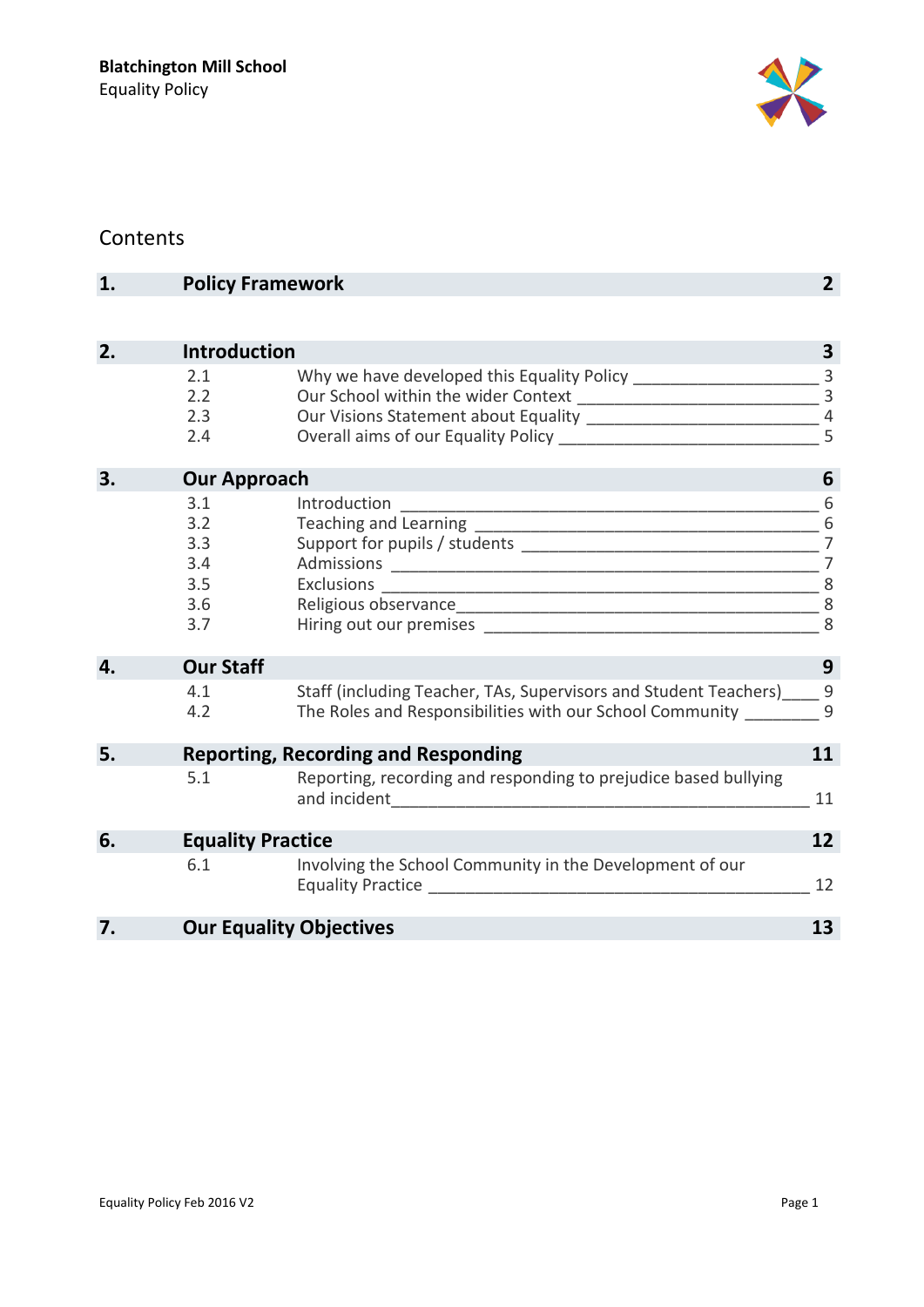

## <span id="page-2-0"></span>1. Policy Framework

At Blatchington Mill School we endeavour to provide every student with the support and opportunities needed to enable them to reach their challenging targets and to fulfil their potential.

| Initiated:                   | <b>Feb 2016</b>                                                       |
|------------------------------|-----------------------------------------------------------------------|
| <b>Groups Consulted:</b>     | <b>Staff</b><br><b>Students</b>                                       |
| <b>Date Reviewed:</b>        | February 2016 by SLT                                                  |
| <b>Audience</b>              | <b>Parents</b><br><b>Staff</b><br><b>Governors</b><br><b>Students</b> |
| <b>Policy located:</b>       | Website, 360 (Parents, Staff and Students)                            |
| <b>Policy Format:</b>        | Full                                                                  |
| <b>Lead Member of Staff:</b> |                                                                       |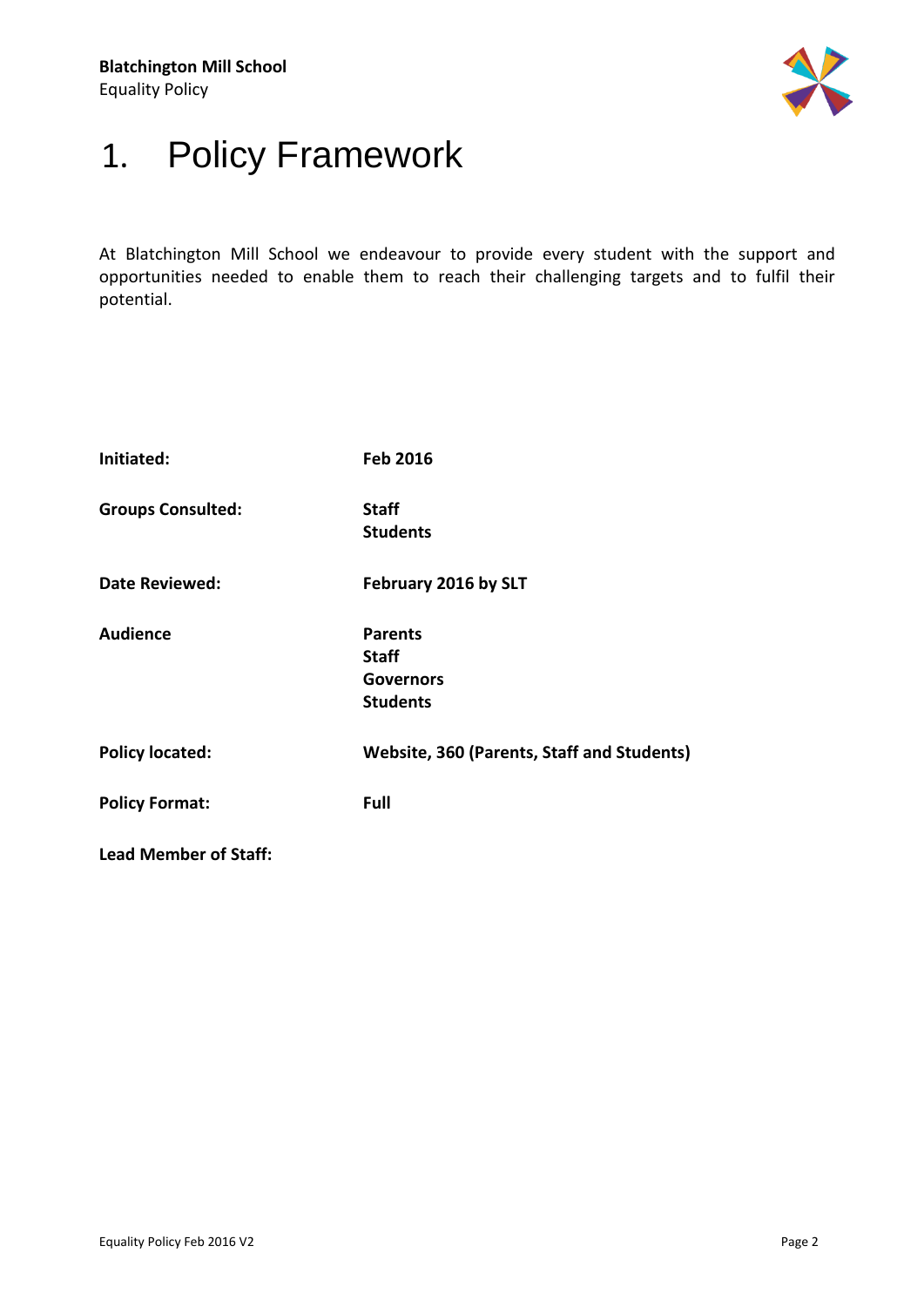

## <span id="page-3-0"></span>2. Introduction

### <span id="page-3-1"></span>2.1 Why we have developed this Equality Policy

This Equality Policy for Blatchington Mill School and Sixth Form brings together all previous policies, schemes and action plans around equality including those that we had previously for Race, Gender and Disability. It includes **all the protected characteristics** covered under the Equality Act 2010 as well as other aspects which have the potential to discriminate against or to devalue any individuals within our community. We are committed to the development of cohesive communities both within our school's physical boundaries and within our local, national and global environments. Our school embraces the aim of working together with others to improve children's educational and health and wellbeing outcomes, and notes the rights set out in the UN Convention on the Rights of the Child.

The purpose of this Policy is to set out how our practice and policies have due regard to the need to:

- foster good relations between groups and to promote community cohesion  $\blacksquare$
- $\blacksquare$ advance equality of opportunity and
- $\blacksquare$ eliminate discrimination, harassment and victimization.

It explains how we aim to listen to and involve pupils, staff, parents and the community in achieving better outcomes for our children and young people.

#### <span id="page-3-2"></span>2.2 Our School within the wider Context

As a school we are committed to having knowledge of our school community and frequently analyse data which provides evidence of the backgrounds of the members of our school community and the attainment and wellbeing of our pupils and groups of pupils. We use this data to plan improvements that will benefit our school community.

| Students on roll | Total: 1,607     |            | Girls: 789 (49.1%) |                       | Boys: 818 (50.9%) |             |
|------------------|------------------|------------|--------------------|-----------------------|-------------------|-------------|
| Ethnicity        | Asian or British | 61 (3.8%)  |                    | <b>Black or Black</b> |                   | 33 (2.1%)   |
|                  | Asian            |            |                    | <b>British</b>        |                   |             |
|                  | Chinese          | 14 (0.9%)  |                    | Mixed heritage        |                   | 181 (11.3%) |
|                  |                  |            |                    |                       |                   |             |
|                  | White British    |            | 1196 (74.4%)       | White - any           |                   | 89 (5.5%    |
|                  |                  |            |                    | other white           |                   |             |
|                  |                  |            |                    | background            |                   |             |
|                  | Other ethnic     | 32 (2.0%)  |                    | Information not       |                   | $1(0.1\%)$  |
|                  | background       |            |                    | provided              |                   |             |
| Languages other  | Arabic           | 57 (3.5%)  |                    | Bengali               |                   | 27 (1.7%)   |
| than English     | Chinese          | $9(0.6\%)$ |                    | Farsi                 |                   | 12 (0.7%)   |

#### **Contextual Information 2015/16**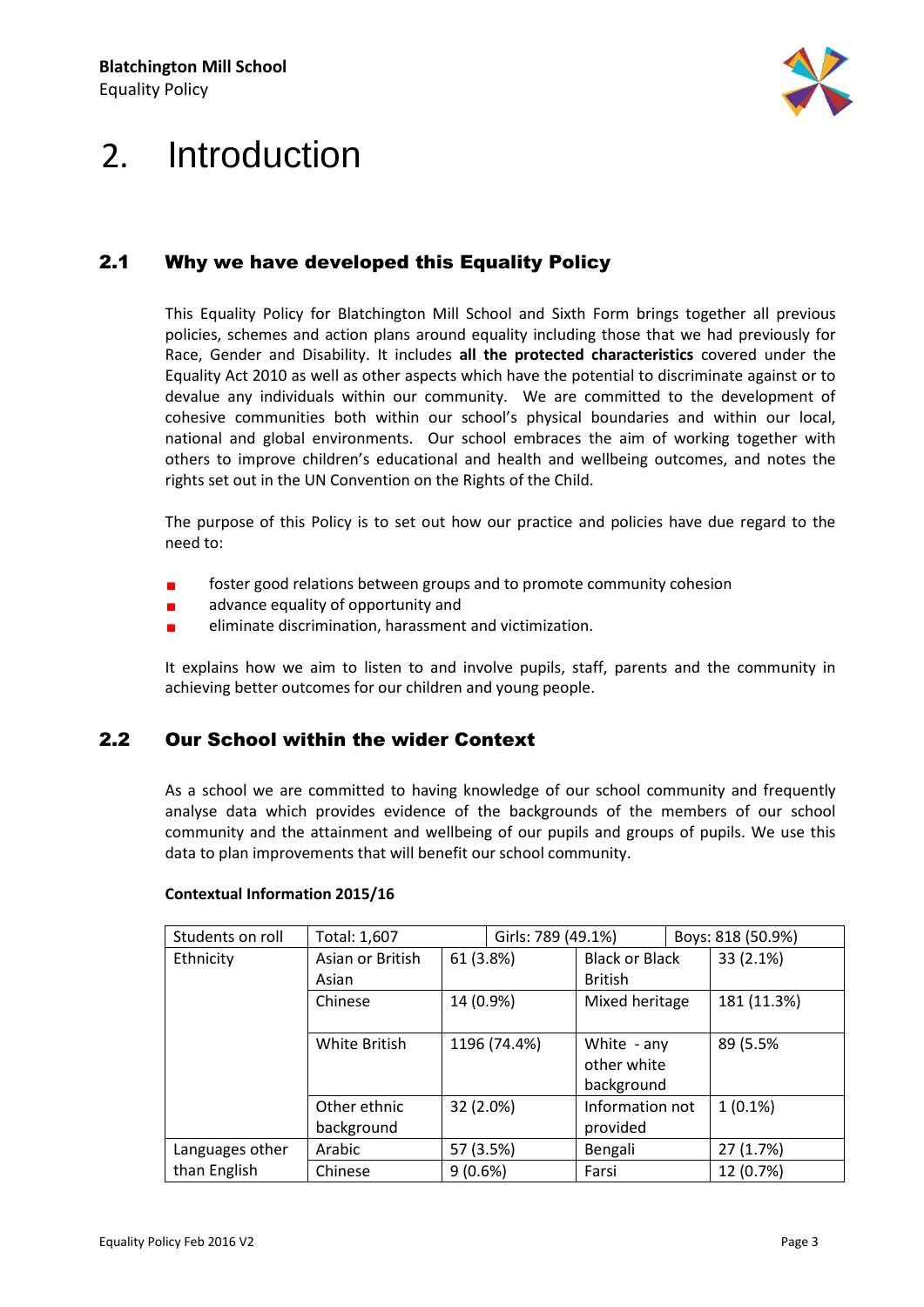

| spoken mainly in                                                         | French                                                                   | 5(0.3%)                          |     | German            | 11 (0.7%)   |       |  |  |  |
|--------------------------------------------------------------------------|--------------------------------------------------------------------------|----------------------------------|-----|-------------------|-------------|-------|--|--|--|
| students' homes                                                          | Polish                                                                   | 8(0.5%)                          |     | Portuguese        | $2(0.1\%)$  |       |  |  |  |
|                                                                          | Spanish                                                                  | 8(0.5%)                          |     | Turkish           | $2(0.1\%)$  |       |  |  |  |
|                                                                          | Other                                                                    | 27 (1.7%)                        |     | % EAL             | 121 (7.5%)  |       |  |  |  |
| Disability                                                               | 19 (1.2%)                                                                |                                  |     |                   |             |       |  |  |  |
| Sexual                                                                   | <b>Key Stage</b>                                                         | KS3                              | KS4 | Lesbian           | 0.82%       | 0.41% |  |  |  |
| orientation (self-                                                       | Bisexual                                                                 | 2.68%<br>9.28%<br>0.35%<br>1.86% |     | Prefer not to say |             |       |  |  |  |
| reported by Year                                                         | Gay                                                                      |                                  |     |                   | 1.86%       | 1.86% |  |  |  |
| 7-11 students                                                            | Unsure                                                                   | 4.66%<br>4.33%                   |     |                   |             |       |  |  |  |
| Safe and Well                                                            |                                                                          |                                  |     |                   |             |       |  |  |  |
| School Survey)                                                           |                                                                          |                                  |     |                   |             |       |  |  |  |
| Religion                                                                 | <b>Buddhist</b>                                                          | 11 (0.7%)                        |     | Christian         | 488 (30.4%) |       |  |  |  |
|                                                                          |                                                                          |                                  |     |                   |             |       |  |  |  |
|                                                                          | Hindu                                                                    | 5(0.3%)                          |     | Jewish            | 19 (1.2%)   |       |  |  |  |
|                                                                          |                                                                          |                                  |     |                   |             |       |  |  |  |
|                                                                          | Muslim                                                                   | 131 (8.2%)                       |     | No Religion       | 742 (46.2%) |       |  |  |  |
|                                                                          |                                                                          |                                  |     |                   |             |       |  |  |  |
|                                                                          | Other religion                                                           | 73 (4.5%)                        |     | Refused           | $1(0.1\%)$  |       |  |  |  |
|                                                                          |                                                                          |                                  |     |                   |             |       |  |  |  |
|                                                                          | Sikh                                                                     | 3(0.2%)                          |     |                   |             |       |  |  |  |
|                                                                          |                                                                          |                                  |     |                   |             |       |  |  |  |
| Gender identity                                                          | We are aware that there may be individual children in our school         |                                  |     |                   |             |       |  |  |  |
|                                                                          | community who question their gender identity and may express their       |                                  |     |                   |             |       |  |  |  |
| gender identity in a way that does not conform to stereotypical norms or |                                                                          |                                  |     |                   |             |       |  |  |  |
|                                                                          | the sex they were born as. We also know that our parents and carers will |                                  |     |                   |             |       |  |  |  |
| be represented across all the protected groups.                          |                                                                          |                                  |     |                   |             |       |  |  |  |

The school uses a range of data including Raiseonline, attendance data, SAWSS and Racist and Bullying Logs to develop action plans and objectives. A team of student Equality Commissioners have carried out learning walks and provided data and research to support the school's work on equality issues.

#### <span id="page-4-0"></span>2.3 Our Visions Statement about Equality

**Blatchington Mill** seeks to foster a warm, welcoming and respectful culture, which allows us all to question and challenge discrimination and inequality, resolve conflicts peacefully, promote equality and work and learn in a safe environment. As a community we celebrate our similarities and our differences.

We recognise that there are similarities and differences between individuals and groups but we will strive to ensure that our differences do not become barriers to participation, access and learning and create inclusive processes and practices, where the varying needs of individuals and groups are identified and met. We therefore cannot achieve equality for all by treating everyone the same. We believe we all have equal rights, but may have different needs.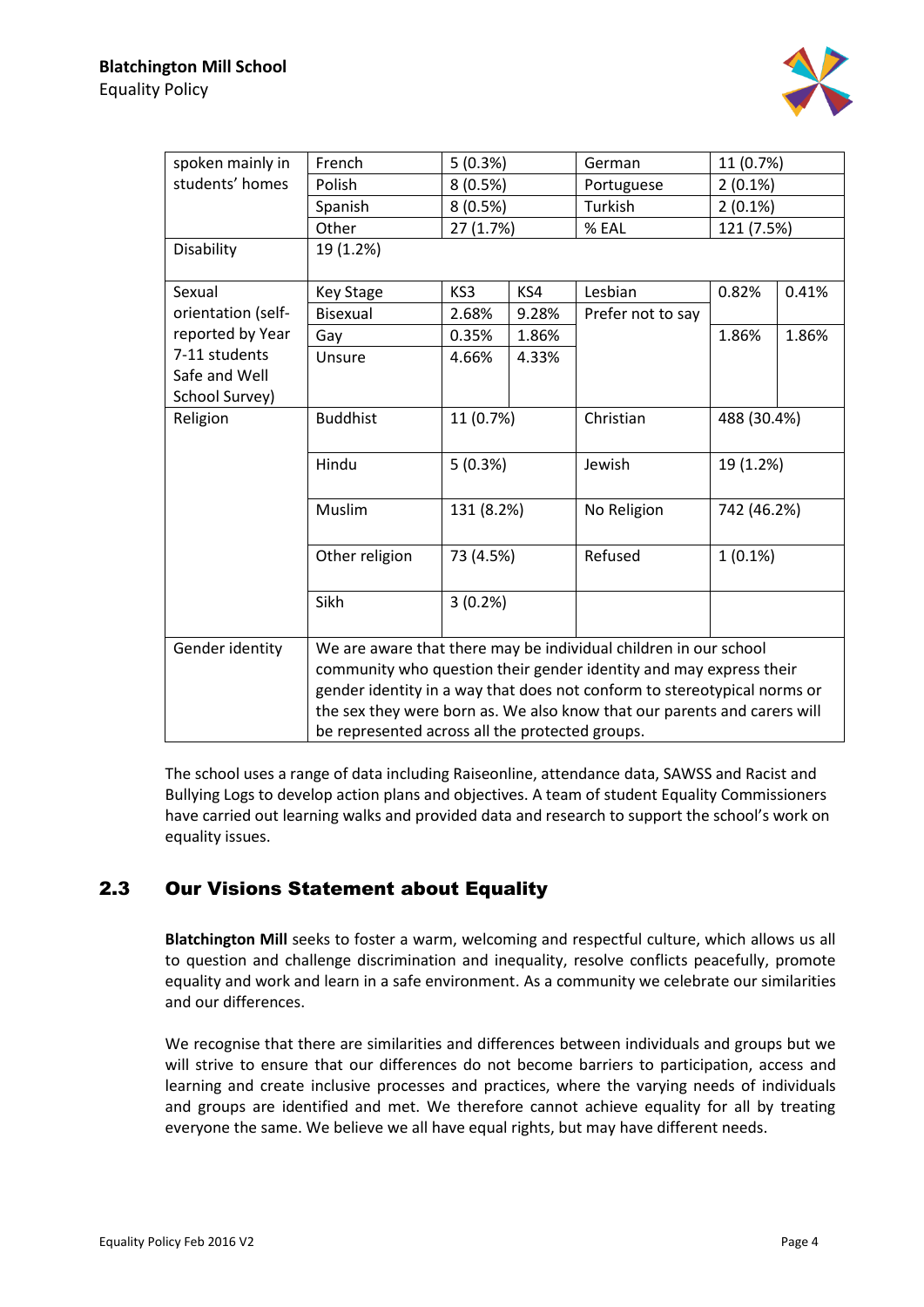

### <span id="page-5-0"></span>2.4 Overall aims of our Equality Policy

We will build on our similarities and seek enrichment from our differences and so promote understanding and learning between and towards others to create cohesive communities. We recognise and accept our equality duties as set out in the Equality Act 2010 and have seek to involve the whole school community in order to ensure better outcomes for all. We aim:

- To promote positive attitudes to difference and good relationships between  $\blacksquare$ people with different backgrounds, genders, cultures, faiths, sexual orientations, abilities and ethnic origins.
- To promote equality of access and opportunity within our school and within our  $\blacksquare$ wider community.
- To eliminate discrimination, harassment and victimisation.  $\blacksquare$

We recognise that it is unlawful to discriminate against a pupil, prospective pupil or a member of staff by treating them less favourably if they have protected characteristics:

- $\blacksquare$ age (staff only),
- sex,  $\blacksquare$
- race,  $\blacksquare$
- disability,  $\blacksquare$
- religion or belief  $\blacksquare$
- sexual orientation\*  $\blacksquare$
- gender reassignment,\*\*  $\blacksquare$
- pregnancy or maternity $\mathbf{r}$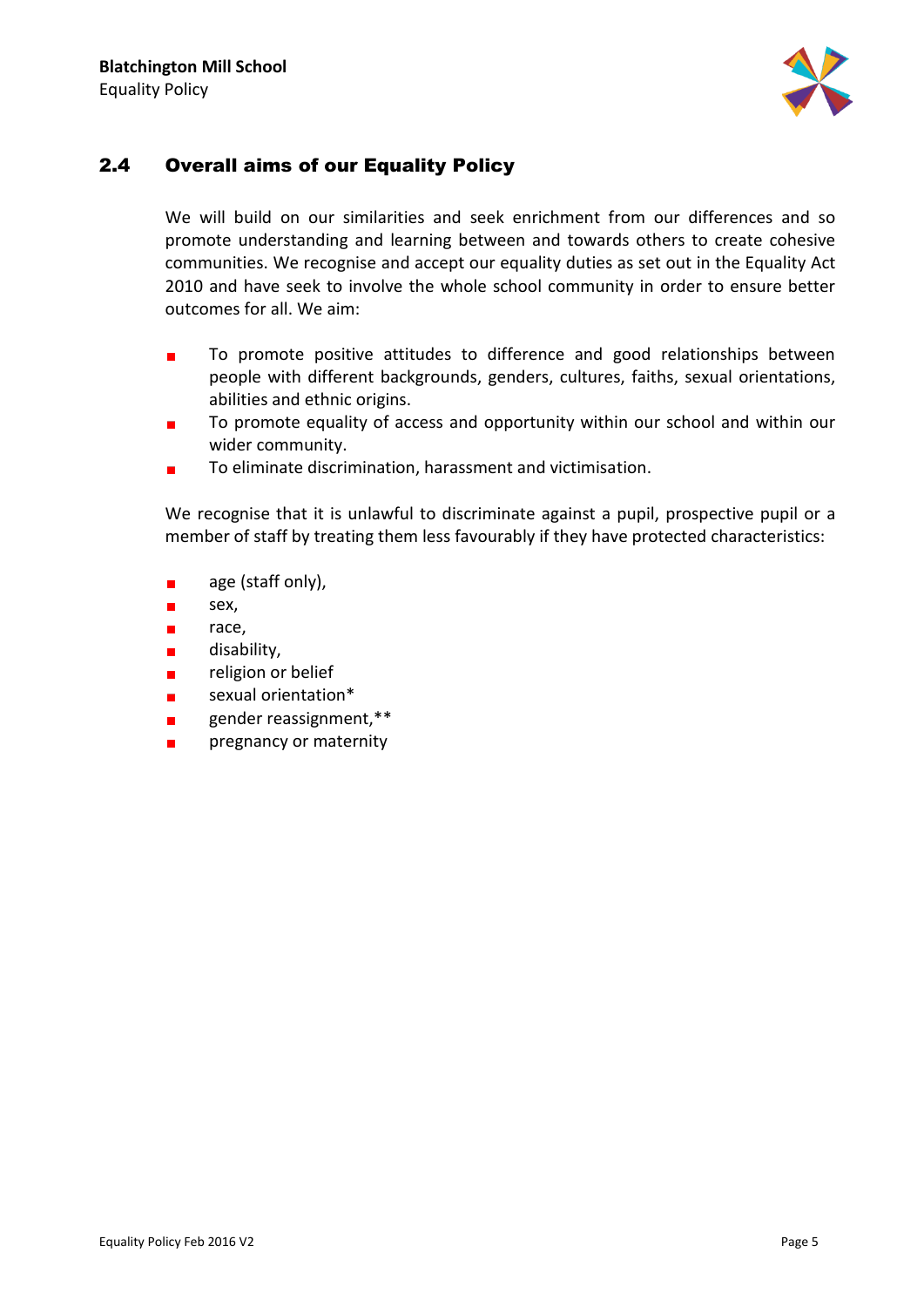

## <span id="page-6-0"></span>3. Our Approach

### <span id="page-6-1"></span>3.1 Introduction

As well as the specific equality objectives that we are working on and are set out in the Equality Information and Objectives June 2015 the school takes a whole school approach to equality, community cohesion and spiritual, moral, social and cultural development. We seek to embed equality of access, opportunity and outcome for all members of our school community, within all aspects of school life. We actively seek out opportunities in and outside of the curriculum to embrace the following key concepts:

- Shared humanity. Identifying commonality and shared values, aspirations and  $\blacksquare$ needs underpins our approach to equality. We value our fundamental similarities and universality
- Valuing difference and diversity. We appreciate the richness within our differences and look for ways of celebrating and understanding them better
- Interdependence, interaction and influence. We recognise that, as they evolve, ×. distinct cultures, beliefs and lifestyles will impact on and inform each other
- Social cohesion within our school and within our local community
- Excellence. We aim to inspire and recognise high personal and collective  $\blacksquare$ achievement throughout our community, the UK and the wider world. Excellence is to be found everywhere
- Personal and cultural identity. We will provide opportunities to explore and value  $\blacksquare$ the complexity of our personal and cultural identities
- Fairness and social justice. We will develop our understanding of the inequality  $\blacksquare$ that exists in society and explore ways of individually and collectively promoting a more equitable society

### <span id="page-6-2"></span>3.2 Teaching and Learning

We aim to provide all our pupils with the opportunity to succeed, and to reach the highest level of personal achievement. We also aim to support their spiritual, moral, social and cultural development. To do this, we will:

- $\blacksquare$ Use contextual data to improve the ways in which we provide support to individuals and groups of pupils;
- Monitor achievement data by the protected characteristics (where possible) and  $\blacksquare$ action any gaps;
- Take account of the achievement of all pupils when planning for future learning  $\blacksquare$ and setting challenging targets;
- Ensure equality of access for all pupils and prepare them for life in a diverse  $\blacksquare$ society;
- Use materials that reflect the diversity of the school, population and local  $\blacksquare$ community in terms of the protected characteristics, without stereotyping;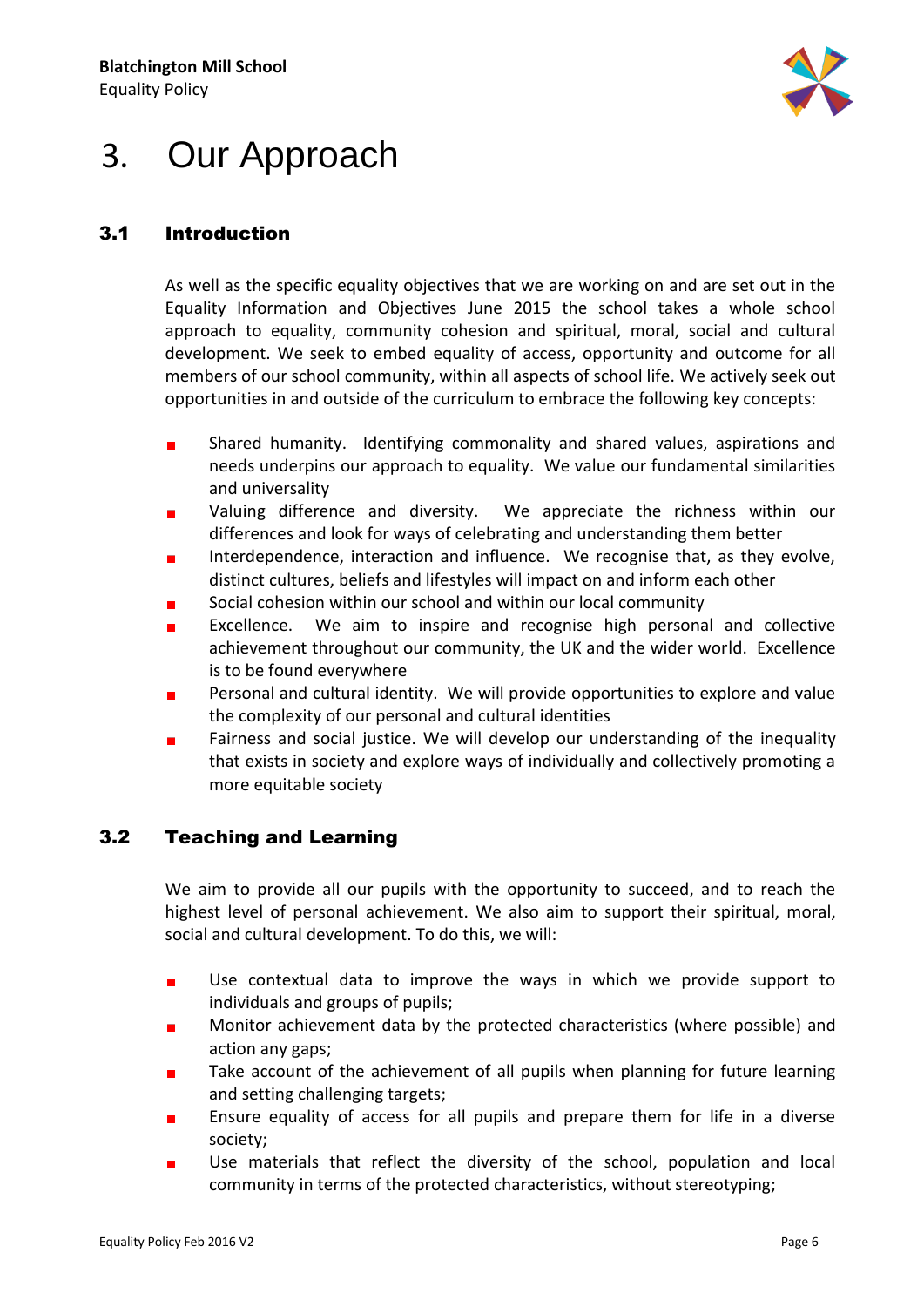

- Promote attitudes and values that will challenge racist and other discriminatory  $\blacksquare$ behaviour or prejudice;
- $\blacksquare$ Provide opportunities for pupils to appreciate their own identity and culture and celebrate the diversity within our school community, the local context and wider;
- Seek to involve all parents/carers in supporting their child's education;
- $\blacksquare$ Encouraging classroom discussion of equality issues which reflect on social stereotypes, expectations and the impact on learning;
- Including teaching and classroom-based approaches appropriate for the whole school population, which are inclusive and reflective of our pupils.

#### <span id="page-7-0"></span>3.3 Support for pupils / students

At Blatchington Mill we provide an excellent standard of pastoral care through the Year Teams and PIER.

- All Year Teams are aware of mentoring programmes and promote associated  $\blacksquare$ activities and events amongst the student population.
- The school provides support and guidance for LGBT students both in the PSHE curriculum and through partnership work with Stonewall and Allsorts.
- Vulnerable students are recorded on the Vulnerable Pupil Register and Year Teams  $\blacksquare$ are proactive in providing support from local services and via the Early Help Hub.
- The school uses the findings of the annual Safe and Well at School Survey in order to shape pastoral support and target vulnerable groups in the school community.

#### <span id="page-7-1"></span>3.4 Admissions

Our admissions arrangements are fair and transparent, and do not discriminate on any of the protected characteristics.

The arrangements for the admission of children to this school at age 11+ are made by the Council. A detailed description of the arrangements is contained in the guidance *Secondary School Admissions in Brighton & Hove 2013/2014* which can be found at [www.brighton-hove.gov.uk/schooladmissions.](http://www.brighton-hove.gov.uk/schooladmissions)

However, parents/carers may find it helpful to know that, if there are insufficient places available to meet demand, these will be allocated to children in accordance with the following list of priorities:

- Children in the care of the local authority (looked after children);  $\blacksquare$
- Children with strong medical or other exceptional reasons for attending the п school;
- Children who in September 2015 will have an elder brother or sister at the school, **providing the family home is within the catchment area for the school**;
- Children living within the catchment area for the school;
- Other children.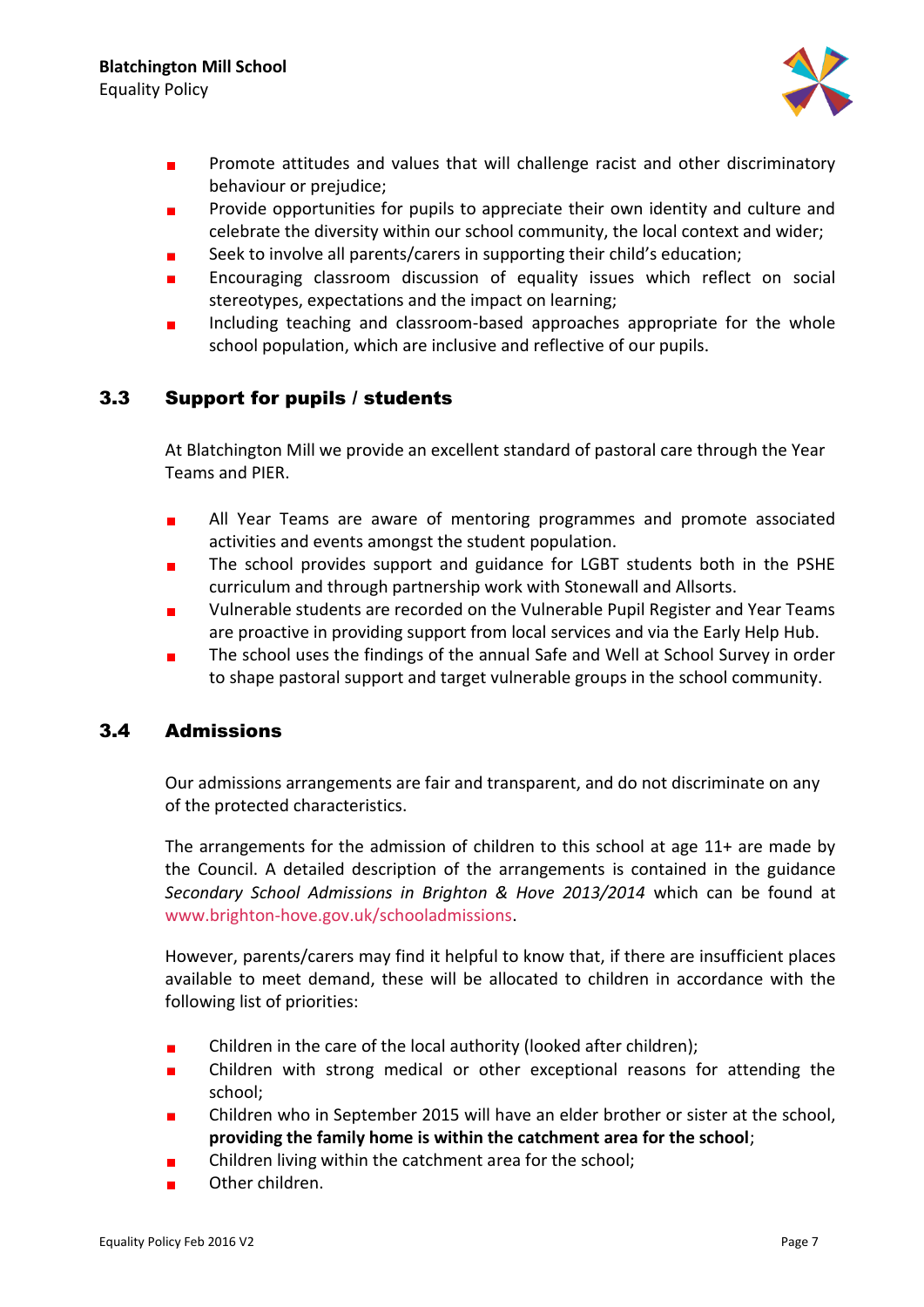

If it should be necessary to decide between children within any of these priority groups, the local authority will use an electronic random allocation system to decide which of the children within that priority should be offered the available places. This system will be independently monitored.

#### <span id="page-8-0"></span>3.5 Exclusions

Exclusions will always be based on the school's Behaviour Policy. We will closely monitor exclusions to avoid any potential adverse impact and ensure any discrepancies are identified and dealt with.

#### <span id="page-8-1"></span>3.6 Religious observance

We respect the religious beliefs and practice of all staff, pupils/students and parents/carers, and comply with reasonable requests relating to religious observance and practice.

#### <span id="page-8-2"></span>3.7 Hiring out our premises

Our Equality Policy includes governors, and members of the public who use and find themselves on school premises as part of the business of the school.

If our premises are used by other organisations to run activities or provide services which are not connected with the school, then we are not responsible for the activities or services provided. However, we will do our best to ensure through our lettings policy that groups contravening the school / college values and Equality policy will not be permitted to hire rooms or use our grounds.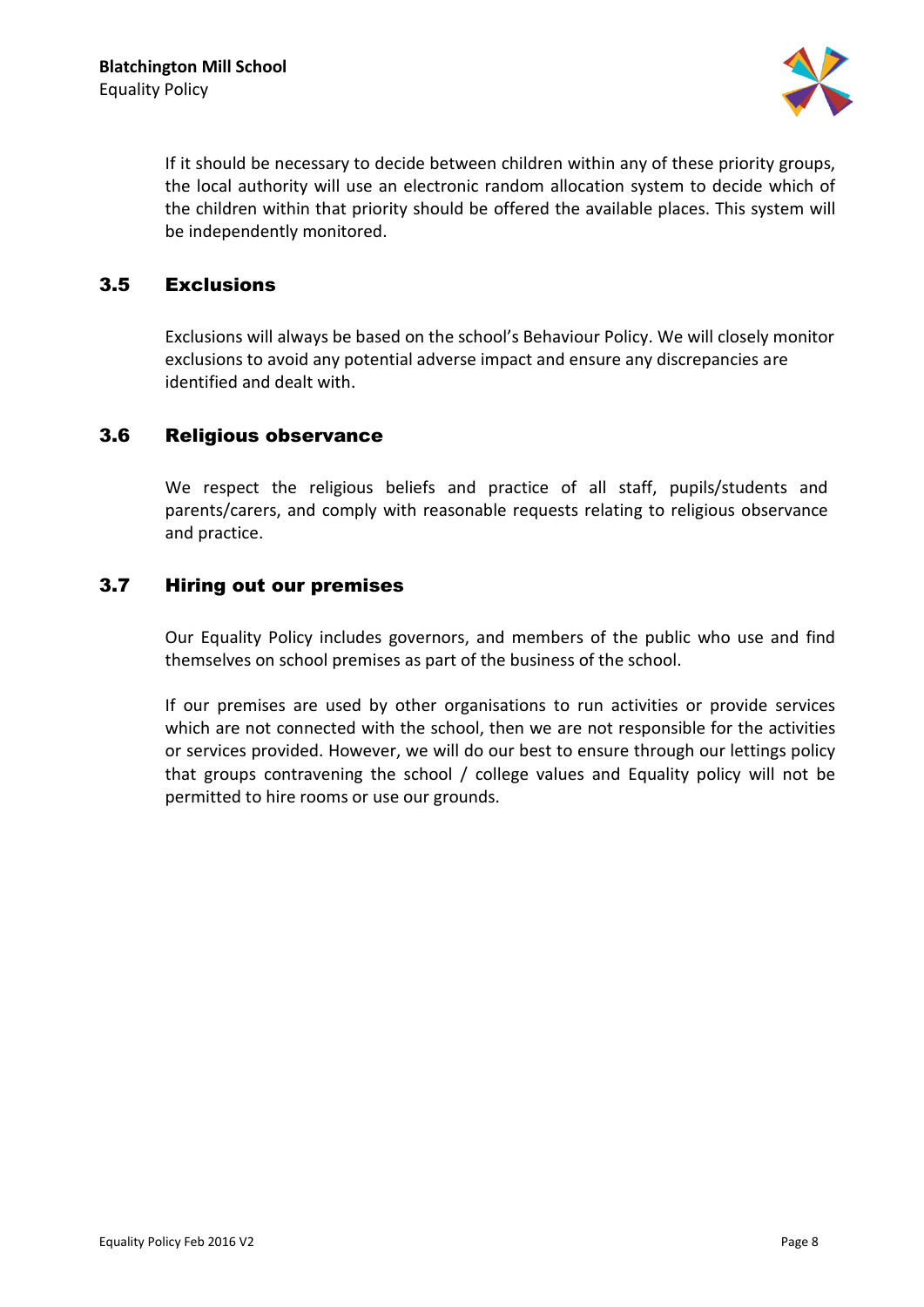

## <span id="page-9-0"></span>4. Our Staff

### <span id="page-9-1"></span>4.1 Staff (including Teacher, TAs, Supervisors and Student Teachers)

We comply fully with legislation which protects our staff (including teachers, teaching assistants, supervisors and student teachers) from discrimination based on the protected characteristics. With regard to disability, we make such reasonable adjustments as are necessary to prevent a disabled person being at a substantial disadvantage in comparison with people who are not disabled.

This includes discrimination in relation to recruitment, terms and conditions, promotions, transfers, dismissals, training and employment practices (such as dress codes) and disciplinary procedures. We make efforts to ensure that the diversity of our workforce reflects that of our local community and wider society.

We interpret our duties positively; and will make reasonable adjustments to avoid disadvantage and we will work hard to ensure a safe, positive and inclusive environment.

#### <span id="page-9-2"></span>4.2 The Roles and Responsibilities with our School Community

Our Headteacher will:

- 1. ensure that staff, parents/carers, pupils/students and visitors and contractors are engaged in the development of and informed about the Equality Policy,
- 2. oversee the effective implementation of the policy,
- 3. ensure staff have access to training which helps to implement the policy,
- 4. develop partnerships with external agencies regarding the policy so that the school's actions are in line with the best advice available,
- 5. monitor the policy and report to the Governing Body at least annually on the effectiveness of the policy and publish this information,
- 6. ensure that the Senior Leadership team is kept up to date with any development affecting the policy or actions arising from it.

Our governing body will**:**

- 1. designate a governor with specific responsibility for the Equality Policy,
- 2. ensure that the objectives arising from the policy are part of the School Development Plan (SDP),
- 3. support the Headteacher in implementing any actions necessary,
- 4. engage with parents and partner agencies about the policy,
- 5. evaluate and review the policy annually and the objectives every 4 years.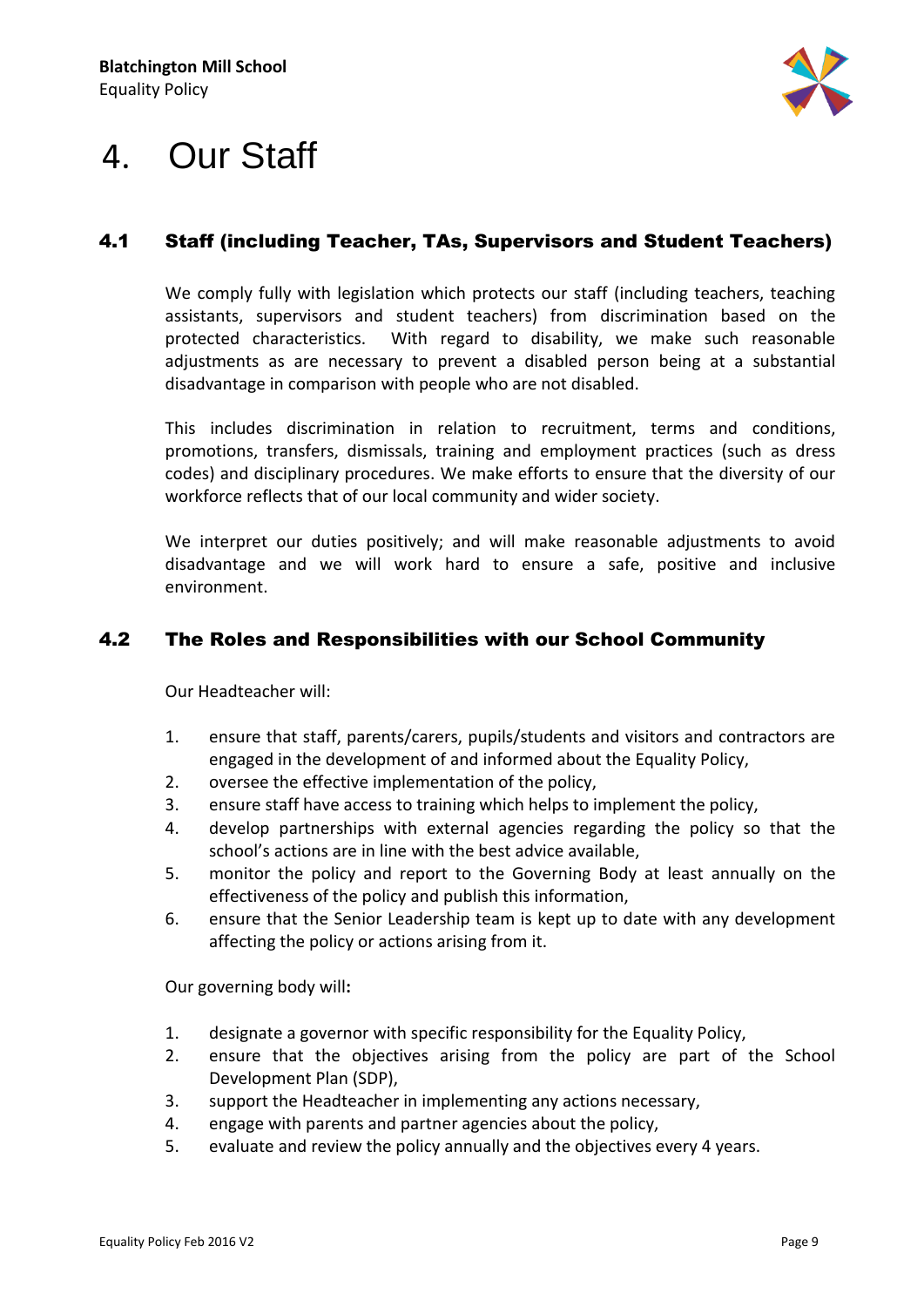

Our Senior Leadership Team will:

- 1. have responsibility for supporting other staff in implementing this Policy,
- 2. provide a lead in the dissemination of information relating to the Policy,
- 3. with the Headteacher, provide advice/support in dealing with any incidents /issues,
- 4. assist in implementing reviews of this policy as detailed in the SDP.

Our pupils/students will:

- 1. be involved in the development of the Policy and will understand how it relates to them, appropriate to age and ability,
- 2. be expected to act in accordance with the Policy,
- 3. be encouraged to actively support the Policy.

Our parents/carers will:

- 1. be given accessible opportunities to become involved in the development of the Policy,
- 2. have access to the Policy through a range of different media appropriate to their requirements,
- 3. be encouraged to actively support the Policy,
- 4. be encouraged to attend any relevant meetings and activities related to the Policy,
- 5. be informed of any incident related to this Policy which could directly affect their child.

Our school staff will:

- 1. be involved in the development of the Policy,
- 2. be fully aware of the Equality Policy and how it relates to them,
- 3. understand that this is a whole school issue and support the Equality Policy,
- 4. make known any queries or training requirements.

Relevant voluntary or community groups and partner agencies will:

- 1. Be involved in the development of the Policy,
- 2. Be encouraged to support the Policy,
- 3. Be encouraged to attend any relevant meetings and activities related to the Policy.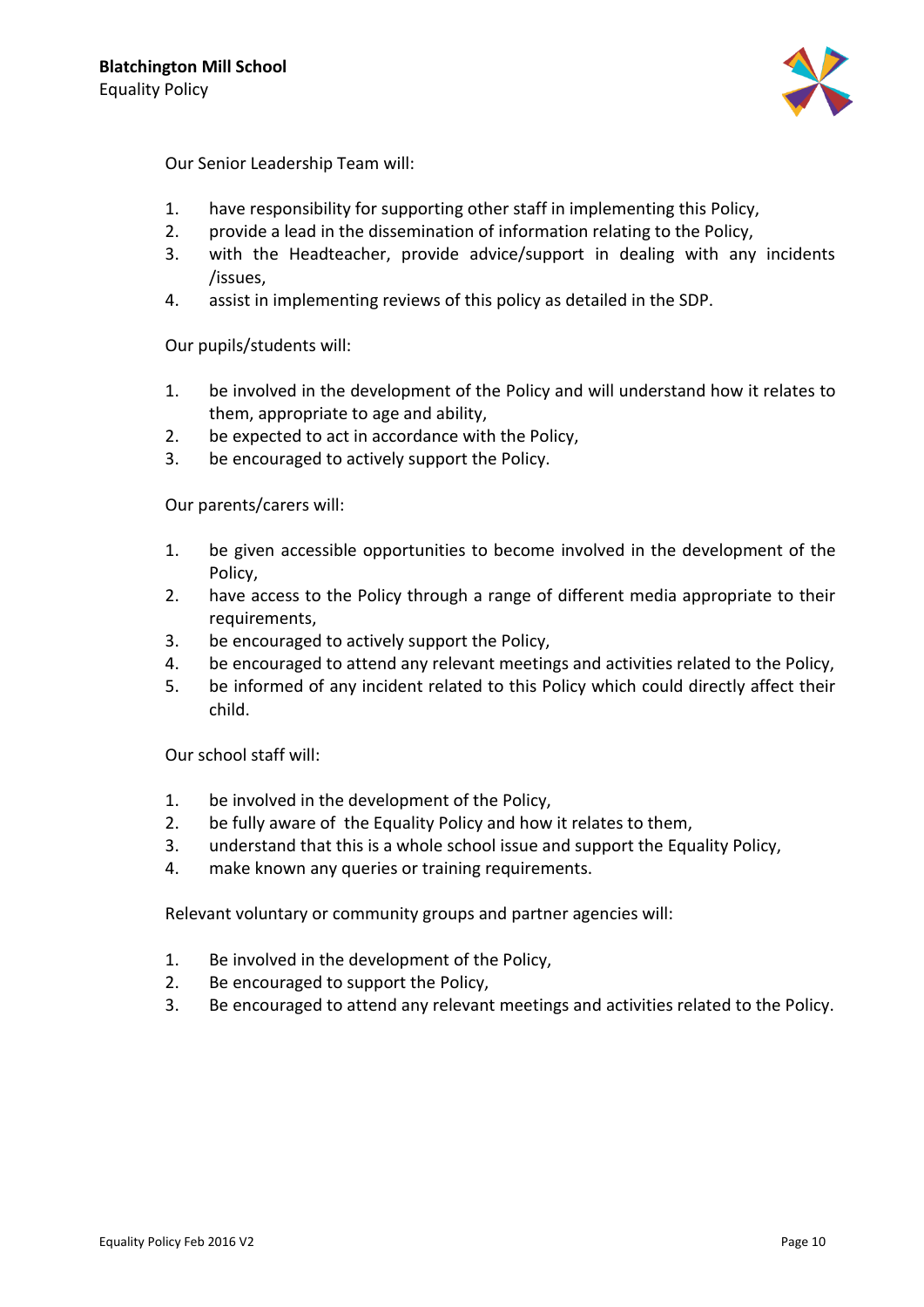

# <span id="page-11-0"></span>5. Reporting, Recording and Responding

### <span id="page-11-1"></span>5.1 Reporting, recording and responding to prejudice based bullying and incident

Our Anti-bullying policy outlines how we define and act to prevent bullying of all forms and types.

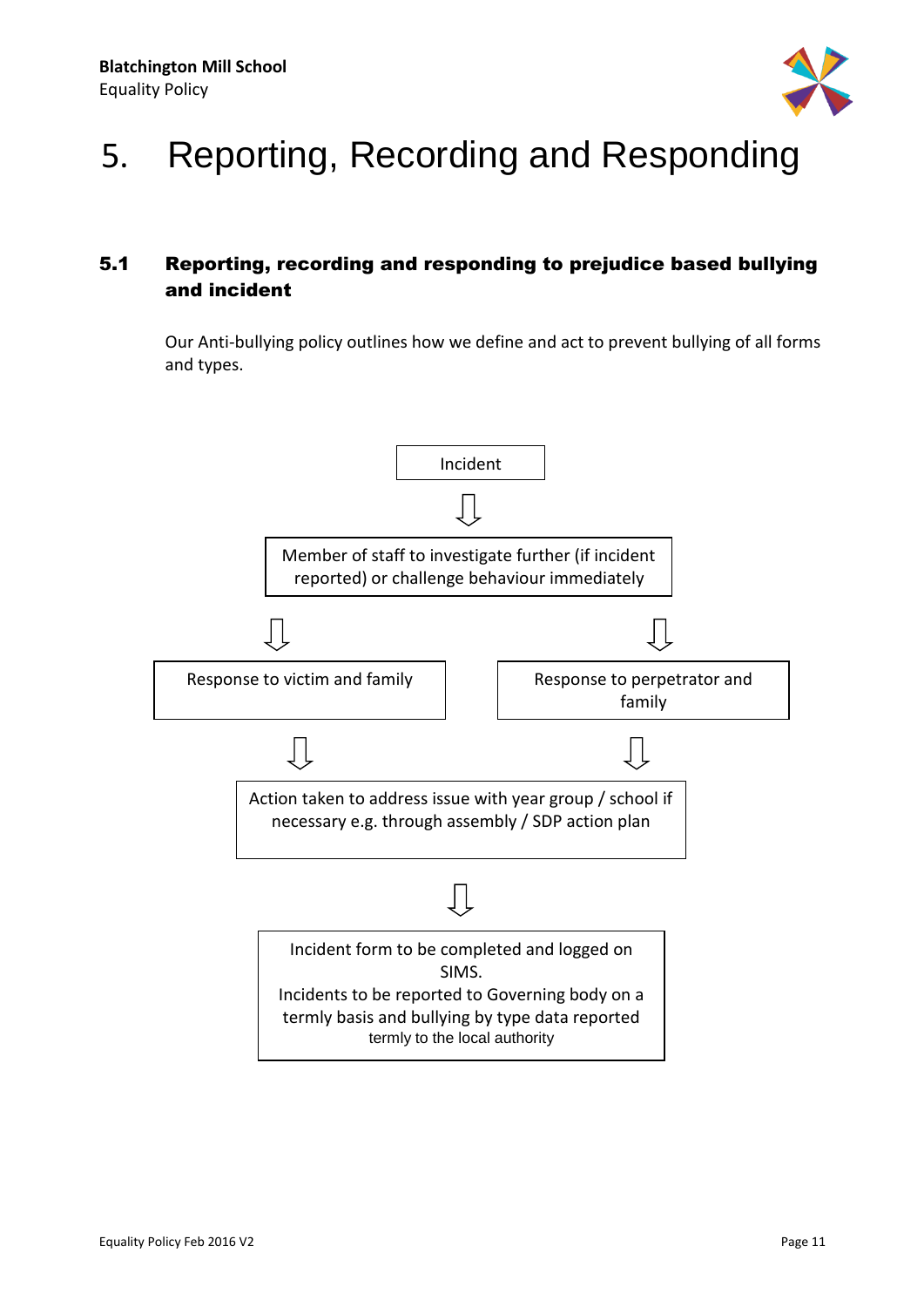

## <span id="page-12-0"></span>6. Equality Practice

## <span id="page-12-1"></span>6.1 Involving the School Community in the Development of our Equality Practice

The development of this policy and of our equality objectives involves the whole school community. We endeavour to involve and listen to a wide range of individuals and groups.

Student voice through SAWSS and PSHE has been listened to. In addition, comments are invited and the policy will be regularly monitored and reviewed by the Headteacher, Governors, staff and students to ensure it is effective in tackling discrimination, promoting access and participation, equality and good relations between different groups, and that it does not disadvantage particular sections of the community.